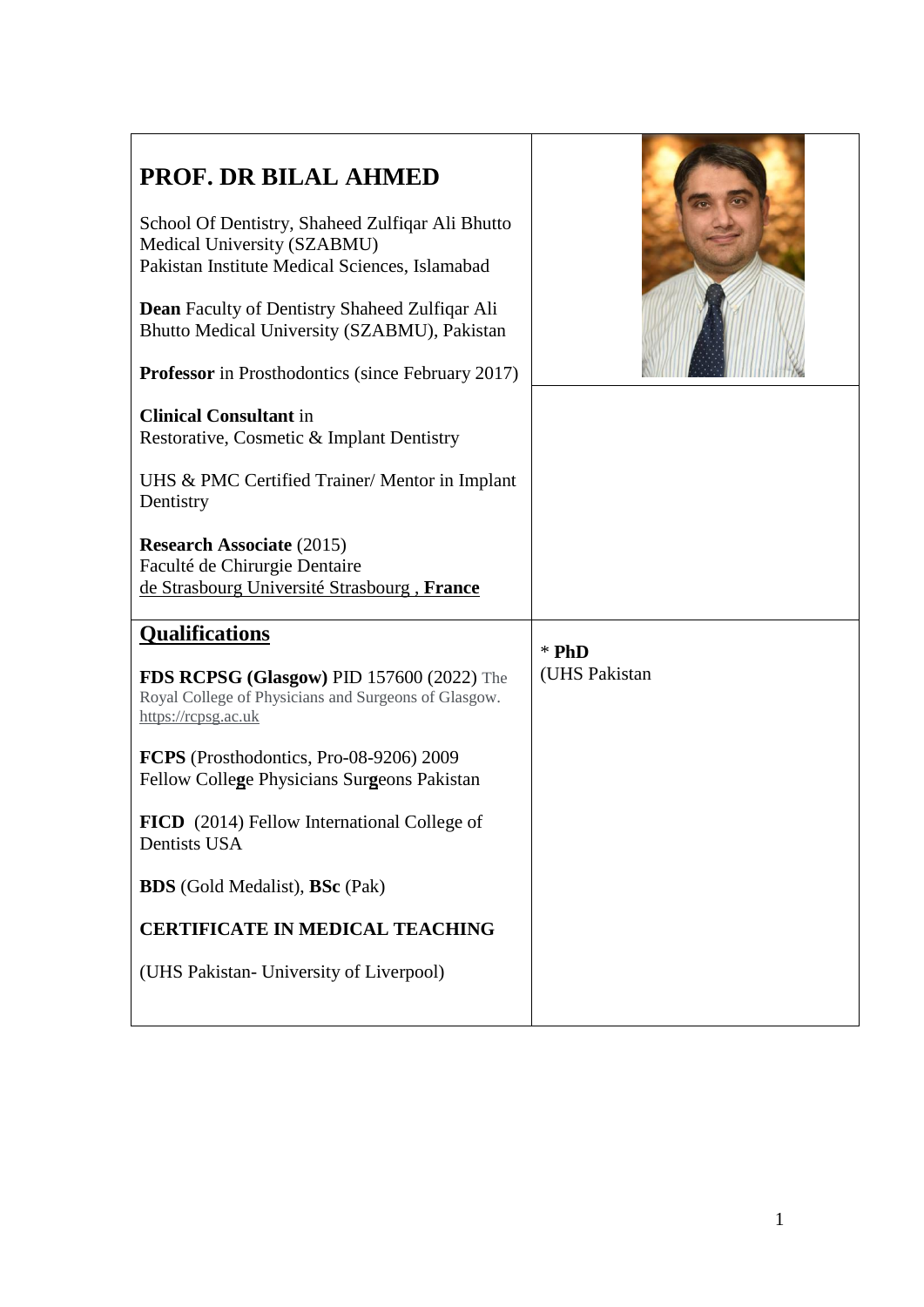| <b>WORK EXPERIENCE</b> | <b>10 YEARS ADMINISTRATIVE</b><br>$\bullet$<br><b>EXPERIENCE</b>        |
|------------------------|-------------------------------------------------------------------------|
|                        | <b>10 YEARS EXPERIENCE AS</b><br>$\bullet$<br><b>Head Of Department</b> |
|                        | $\bullet$<br>• 14 YEARS TEACHING<br><b>EXPERIENCE</b>                   |
|                        | • 20 YEARS CLINICAL<br><b>EXPERIENCE</b>                                |

| <b>OBJECTIVES</b>                          | Always seeking challenging environment with professional people to<br>excel my capabilities and also want to share my experiences.                                                                                               |
|--------------------------------------------|----------------------------------------------------------------------------------------------------------------------------------------------------------------------------------------------------------------------------------|
| <b>PROFESSIONAL</b><br><b>APPOINTMENTS</b> | *Working as Dean, School Of Dentistry, Shaheed Zulfiqar Ali<br>Bhutto Medical University, PIMS Islamabad from February 13, 2021<br>till date.                                                                                    |
|                                            | *Working as <b>Professor</b> of Prosthodontics & HOD, School Of<br>Dentistry, Shaheed Zulfiqar Ali Bhutto Medical University, PIMS,<br>Islamabad from 30-09-2020 till date.                                                      |
|                                            | *Worked as Professor & HOD, Abbottabad International Medical<br><b>College Abbottabad</b> from January $1st$ , 2016 to September 29 <sup>th</sup> , 2020.                                                                        |
|                                            | *Worked as Associate Professor Prosthodontics, Army Medical<br>College, and National University of Science & Technology (NUST)<br>Islamabad Pakistan from April 29, 2014 to December 31 <sup>st</sup> , 2015.<br>www.nust.edu.pk |
|                                            | *Worked as Assistant Professor and Head of The Department,<br>University Medical & Dental College, The University of the<br><b>Faisalabad,</b> from September 1 <sup>st</sup> , 2008 to November 30, 2013.<br>www.tuf.edu.pk     |
|                                            | *Worked as Demonstrator in the Department of Prosthodontics, de<br>'Montmorency College of Dentistry, Lahore / Punjab Dental<br><b>Hospital</b> from<br>January 1st 2008 to August 31st 2008.                                    |
| <b>ADMINISTRATIVE</b><br><b>EXPERIENCE</b> | * Working as Dean, School Of Dentistry, Shaheed Zulfiqar Ali<br>Bhutto Medical University, PIMS Islamabad from February 13, 2021<br>till date.                                                                                   |
|                                            | *Working as <b>Professor</b> of Prosthodontics & HOD, School Of                                                                                                                                                                  |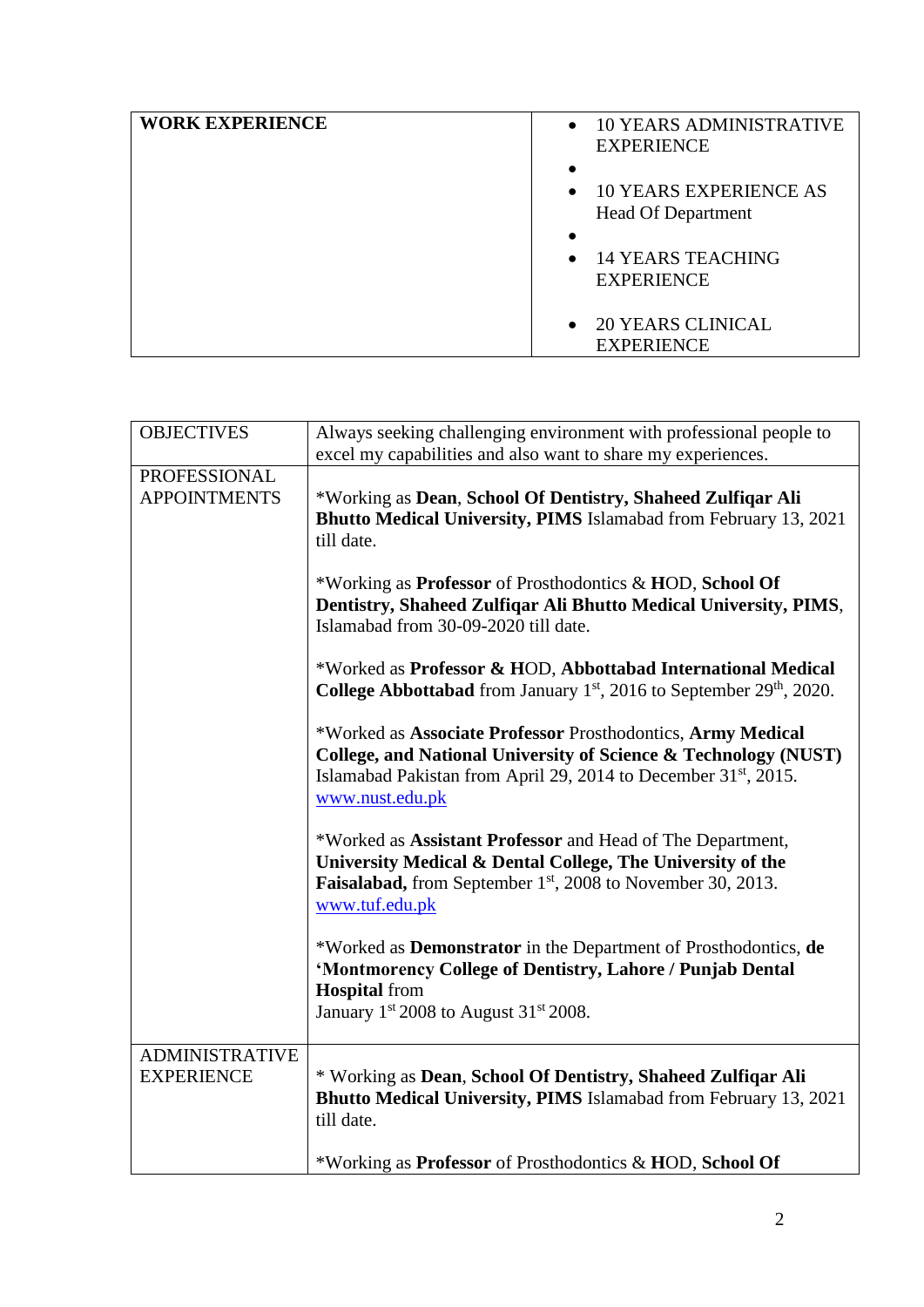|                          | Dentistry, Shaheed Zulfiqar Ali Bhutto Medical University, PIMS,                                                                                                                                                                                                                                                                                                                        |
|--------------------------|-----------------------------------------------------------------------------------------------------------------------------------------------------------------------------------------------------------------------------------------------------------------------------------------------------------------------------------------------------------------------------------------|
|                          | Islamabad from 29-09-2020 till date.                                                                                                                                                                                                                                                                                                                                                    |
|                          |                                                                                                                                                                                                                                                                                                                                                                                         |
|                          | *Worked as Professor & HOD, Abbottabad International Medical                                                                                                                                                                                                                                                                                                                            |
|                          | <b>College Abbottabad</b> from January $1st$ , 2016 to September 29 <sup>th</sup> , 2020.                                                                                                                                                                                                                                                                                               |
|                          | *Worked as Acting Vice Principal & Head of The Department,<br>Dental Section. University Medical & Dental College, The University<br>of Faisalabad, Faisalabad Pakistan from September 1 <sup>st</sup> , 2009 to<br>September 30 <sup>th</sup> , 2011. Responsible for Faculty recruitment. PMDC,<br>CPSP & HEC related affairs, curriculum development and planning.<br>www.tuf.edu.pk |
|                          | *Member Academic Council FMTI PIMS Islamabad (2020-21)                                                                                                                                                                                                                                                                                                                                  |
|                          | * Member Academic Council SZABMU Islamabad (2020-21)                                                                                                                                                                                                                                                                                                                                    |
|                          | * Member ASRB SZABMU Islamabad (2020-21)<br>* Member International Group of Dental Nomenclature (2020-21)                                                                                                                                                                                                                                                                               |
|                          | *Program Lead and Focal Person for M Phil leading to PhD program in<br>dentistry at NUST 2014-2015.                                                                                                                                                                                                                                                                                     |
|                          | *Member Academic Council, The University of Faisalabad from 2008-<br>2013.                                                                                                                                                                                                                                                                                                              |
|                          | www.tuf.edu.pk                                                                                                                                                                                                                                                                                                                                                                          |
|                          | *Member Quality Enhancement Cell (QEC), The University of<br>Faisalabad from 2008-2013. www.tuf.edu.pk                                                                                                                                                                                                                                                                                  |
|                          | * External & Internal Examiner, University of Health Sciences, Lahore<br>Pakistan in the Subjects of Prosthodontics, Science of Dental Materials<br>& Dental Technology. www.uhs.edu.pk                                                                                                                                                                                                 |
|                          | *Member of Curriculum Review Committee of University of Health<br>Sciences, Lahore Pakistan in the Subjects of Prosthodontics & Science<br>of Dental Materials (2008-2013). www.uhs.edu.pk                                                                                                                                                                                              |
|                          | *Invigilator for FCPS Examination PART I & PART II (Faisalabad &<br>Islamabad Regional centers) appointed by CPSP Pakistan.                                                                                                                                                                                                                                                             |
|                          | *Member Editorial Board 2012-2017.<br>"JUMDC"                                                                                                                                                                                                                                                                                                                                           |
|                          | www.jumdc.tuf.edu.pk                                                                                                                                                                                                                                                                                                                                                                    |
|                          | *Ex Member Editorial Board,                                                                                                                                                                                                                                                                                                                                                             |
|                          | "ANAPLASTOLOGY: CURRENT RESEARCH"                                                                                                                                                                                                                                                                                                                                                       |
|                          | http://www.omicsonline.org/editorialboardACR.php                                                                                                                                                                                                                                                                                                                                        |
| <b>MEMBERSHIPS &amp;</b> | *Member International Association of Dental Research (IADR).<br>ID:                                                                                                                                                                                                                                                                                                                     |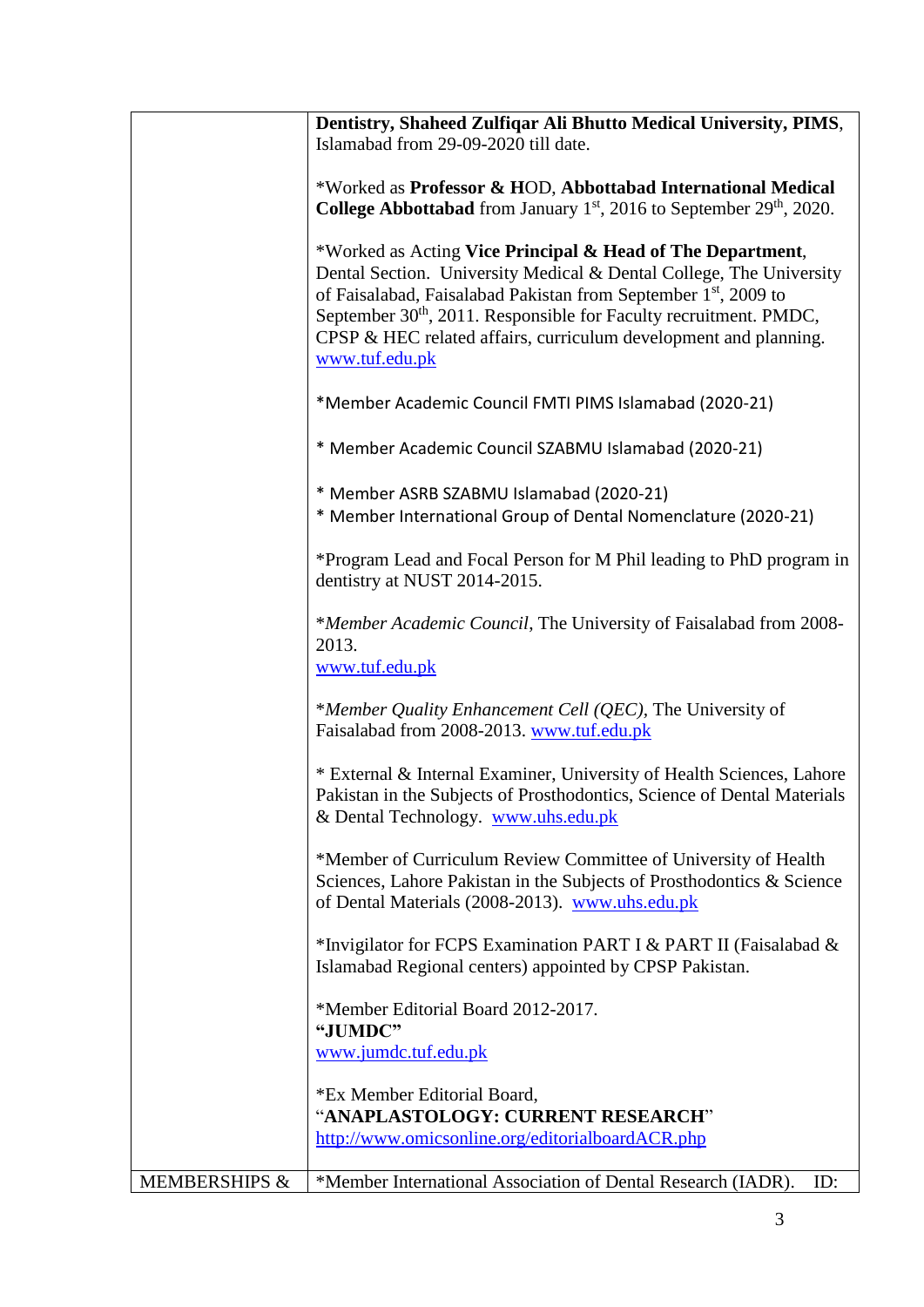| PROFESSIONAL                                              | 573291                                                                                                                                                                                                                                                                       |
|-----------------------------------------------------------|------------------------------------------------------------------------------------------------------------------------------------------------------------------------------------------------------------------------------------------------------------------------------|
| <b>AFFILIATIONS</b>                                       | www.iadr.org                                                                                                                                                                                                                                                                 |
|                                                           | *Fellow International College of Dentists<br>www.icd.org                                                                                                                                                                                                                     |
|                                                           | *Member European Prosthodontic Association (EPA)<br>www.epa.org                                                                                                                                                                                                              |
|                                                           | *Fellow College of Physicians & Surgeons Pakistan (FCPS) / Pro-<br>08-9206<br>www.cpsp.edu.pk                                                                                                                                                                                |
|                                                           | *Member Pakistan Dental Association (PDA)<br>www.pda.org.pk                                                                                                                                                                                                                  |
|                                                           | *Member Pakistan Prosthodontic Association (PPA)<br>www.ppa.org.pk                                                                                                                                                                                                           |
| <b>CURRENT</b><br><b>RESEARCH</b><br><b>PROJECTS</b>      | *Clinical and Genetic Studies in Families with Tooth Agenesis".<br><b>Approved Project for PhD Thesis, University of Health Sciences,</b><br>Lahore Pakistan.<br>www.uhs.edu.pk                                                                                              |
| <b>CLINICAL &amp;</b><br><b>ACADEMIC</b><br><b>MENTOR</b> | *Prof Dr Nazia Yazdanie<br>PhD (London), MSc (London), FICD, BDS<br>Professor of Prosthodontics / Dean Post Graduate Studies<br>FMH College of Medicine & Dentistry, Lahore Pakistan.                                                                                        |
|                                                           | <b>Ex Principal &amp; Dean</b><br>de 'Montmorency College of Dentistry, Lahore<br>University of Health Sciences, Lahore Pakistan<br>nazia508@gmail.com                                                                                                                       |
| WORKSHOPS/<br><b>CONFERENCES</b><br><b>ATTENDED</b>       | * CERTIFICATE IN MEDICAL TEACHING" organized by<br>University of Health Sciences (UHS) Lahore Pakistan www.uhs.edu.pk<br>in collaboration with University of Liverpool, UK www.liv.ac.uk                                                                                     |
|                                                           | * 1ST INTERNATIONAL CONFERENCE OF PhD<br>FELLOWS/SCHOLARS OF HEALTH SCIENCES" held on<br>November 23-24 <sup>th</sup> 2013 in The University of Faisalabad<br>www.tuf.edu.pk in collaboration with The University of Health<br>Sciences (UHS) Lahore Pakistan www.uhs.edu.pk |
|                                                           | *"DIRECT VENEERS" by European Society of Cosmetic Dentistry<br>(ESCD) on August 18 <sup>th</sup> , 2013 held at Islamic International Dental<br>College, Islamabad.                                                                                                          |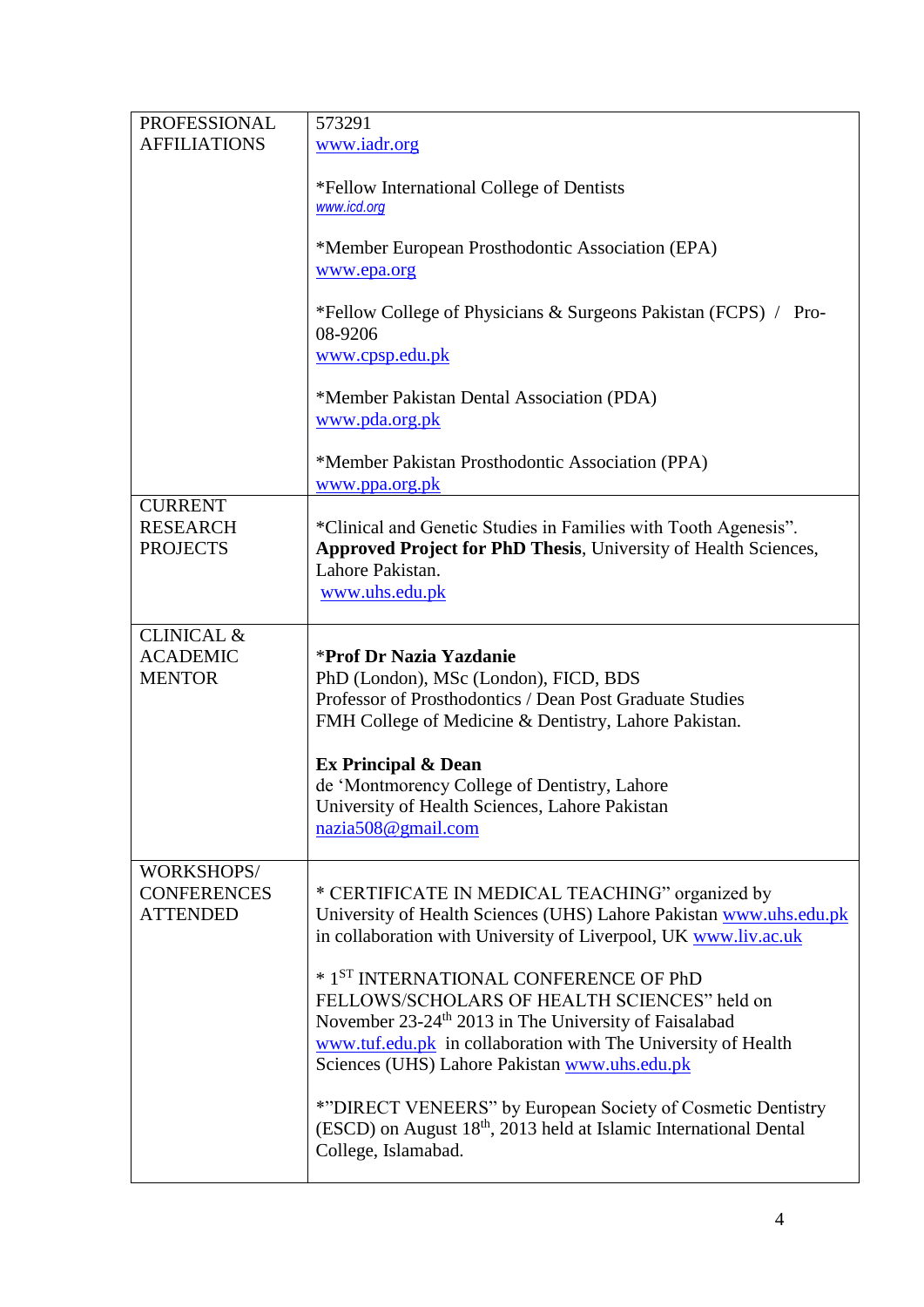|                                                       | *"BLEACHING" by European Society of Cosmetic Dentistry (ESCD)<br>on August 18th, 2013 held at Islamabad Medical & Dental College,<br>Islamabad.                        |
|-------------------------------------------------------|------------------------------------------------------------------------------------------------------------------------------------------------------------------------|
|                                                       | *ASSESMENT OF COMPETENCE (AOC)" Organized by CPSP<br>Pakistan for FCPS Supervisors held at CPSP Faisalabad 2012.<br>www.cpsp.edu.pk                                    |
|                                                       | *EDUCATIONAL PLANNING & EVALUATION (EP&EV)"<br>Organized by CPSP Pakistan for FCPS Supervisors held at CPSP<br>Faisalabad 2012. www.cpsp.edu.pk                        |
|                                                       | *SUPERVISORY SKILLS" Organized by CPSP Pakistan for FCPS<br>Supervisors held at CPSP Faisalabad March 23-26, 2012.<br>www.cpsp.edu.pk                                  |
|                                                       | *RESEARCH METHODOLOGY, BIOSTATISTICS & MEDICAL<br>WRITING (RMB & MW)" Organized by CPSP Pakistan for FCPS<br>Supervisors held at CPSP Faisalabad 2012. www.cpsp.edu.pk |
|                                                       | * PROBLEM BASED LEARNING (Medical Education) held at<br>UNIVERSITY OF THE FAISALABAD, April 23-25, 2009.<br>www.tuf.edu.pk                                             |
|                                                       | *FIVE DAYS HANDS ON COURSE ON CROWN & BRIDGE<br>Supervised by Prof. R.J.SMALES (Australia) held in March 2007 at<br>Lahore Medical & Dental College, Lahore.           |
|                                                       | *THE FIVE STAGES OF COMPLETE DENTISTRY" supervised by<br>Dr Tomell Dubose (USA), President THE DUBOSE INSTITUTE<br>WASHINGTON DC, 2007.                                |
|                                                       | *KING EDWARD MEDICAL UNIVERSITY TRAUMA COURSE:<br>THE GOLDEN HOUR MANAGEMENT by King Edward Medical<br>University, Lahore 2006.                                        |
|                                                       | *RESEARCH METHODOLOGY, BIOSTATISTICS & MEDICAL<br>WRITING organized by CPSP 2005. www.cpsp.edu.pk                                                                      |
|                                                       | *COMPUTERS & IT IN MEDICAL PRACTICE by CPSP 2005.<br>www.cpsp.edu.pk                                                                                                   |
|                                                       | *COMMUNICATION SKILLS IN MEDICAL PRACTICE organized<br>by College of Physicians and Surgeons Pakistan (CPSP) 2004.<br>www.cpsp.edu.pk                                  |
| WORKSHOPS/<br><b>CONFERENCES</b><br><b>SUPERVISED</b> | *1 <sup>ST</sup> INTERNATIONAL CONFERENCE OF PhD<br>FELLOWS/SCHOLARS OF HEALTH SCIENCES" held on<br>November 23-24 <sup>th</sup> 2013 in The University of Faisalabad  |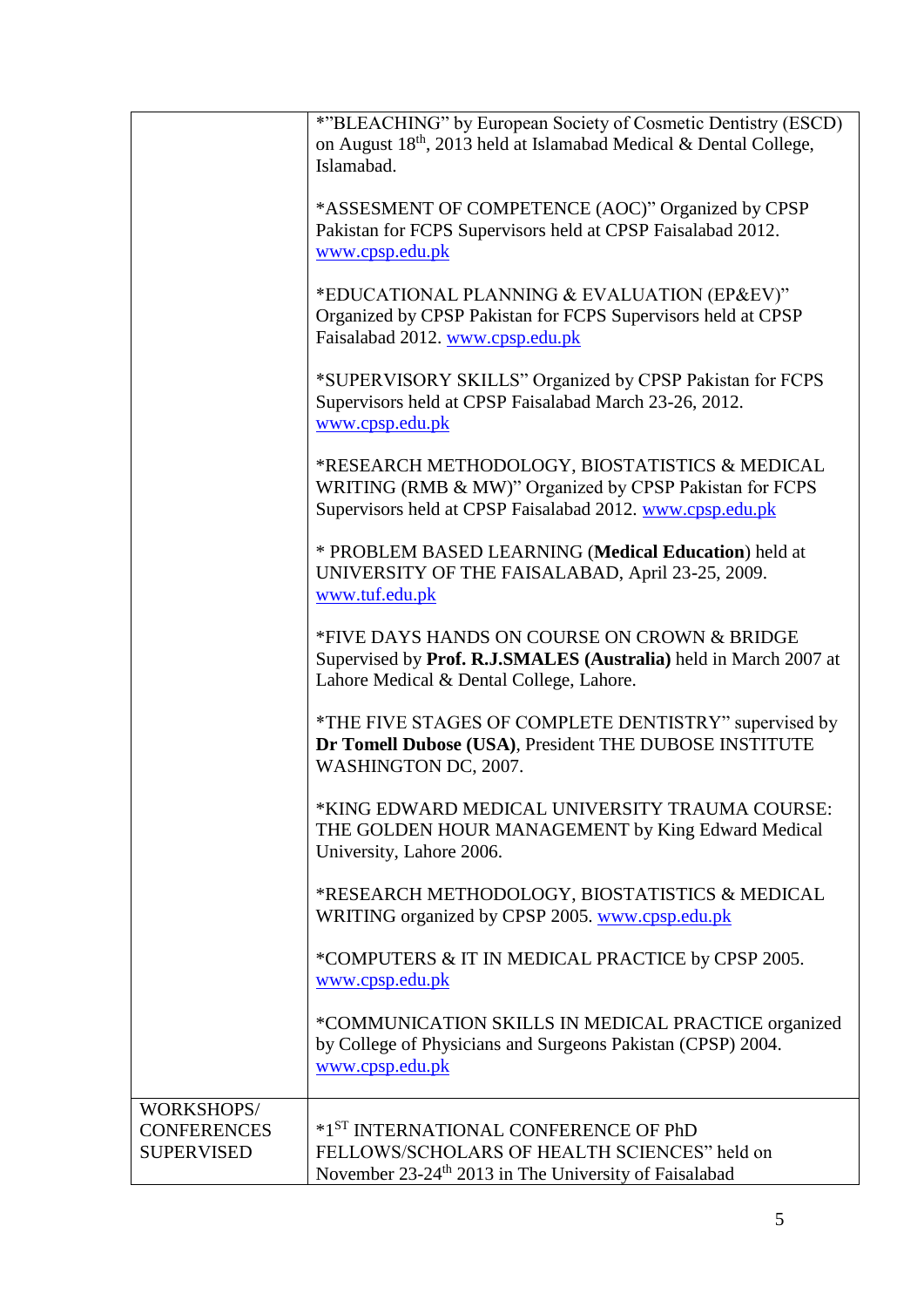|                                                       | www.tuf.edu.pk in collaboration with The University of Health<br>Sciences (UHS) Lahore Pakistan www.uhs.edu.pk<br>** Member scientific committee.<br>***Session Moderator of free paper session. |
|-------------------------------------------------------|--------------------------------------------------------------------------------------------------------------------------------------------------------------------------------------------------|
|                                                       | *MANAGEMENT OF PAIN IN DENTAL PRACTICE held at DR<br>BILAL & ASSOCIATES for General Dental Practitioners on June 19th,<br>2009 in collaboration with Novartis Pharmaceuticals.                   |
|                                                       | *MANIPULATION OF CLINICAL DENTAL MATERIALS during<br>1 <sup>st</sup> DENTAL SYMPOSIUM<br>Sargodha (Pakistan) on July $12th$ , 2009 in collaboration with 3M ESPE.                                |
| <b>ACADEMIC</b><br><b>ACHIEVEMENTS</b>                | *1 <sup>st</sup> Position (Gold Medal) in 1 <sup>st</sup> Professional BDS Examination,<br>Nishtar Medical College, Baha Uddin Zakria University, Multan.                                        |
|                                                       | *Distinction/Gold Medal in Chemistry of Dental Materials Baha<br>Uddin Zakria University, Multan.                                                                                                |
|                                                       | *Distinction/Gold Medal in Medicine (University of The Punjab,<br>Lahore).                                                                                                                       |
|                                                       | *1 <sup>st</sup> Position from Grade 1 <sup>st</sup> to 10 <sup>th</sup> in Secondary School Annual<br>Examination.                                                                              |
| CO CURRICULAR/<br>PROFESSIONAL<br><b>ACHIEVEMENTS</b> | *Nominated in "GALAXIES OF WHO's WHO IN PAKISTAN<br>2009"                                                                                                                                        |
|                                                       | *"STAR LAUREATE MEDICINE (MEN) AWARD" in XXth Star<br>Awards 2009 from SOUTH ASIA PUBLICATION.<br>Ref No. XX/2009/210-MN.                                                                        |
|                                                       | *Reviewer J Coll Physician Surg Pak (JCPSP)                                                                                                                                                      |
|                                                       | *Reviewer Indian Journal of Dental Research IJDR since Year<br>2009.                                                                                                                             |
|                                                       | *Reviewer in Journal of Medical Genetics & Genomics.<br>www.academicjournals.org/JMGG                                                                                                            |
|                                                       |                                                                                                                                                                                                  |
|                                                       | *Reviewer in Clinical Reviews and Opinions (CRO).<br>www.academicjournals.org/CRO                                                                                                                |
|                                                       | *Reviewer in International Journal of Oral Science (IJOS)<br>www.ijos.org.cn                                                                                                                     |
|                                                       | * Reviewer in European Journal of General Dentistry                                                                                                                                              |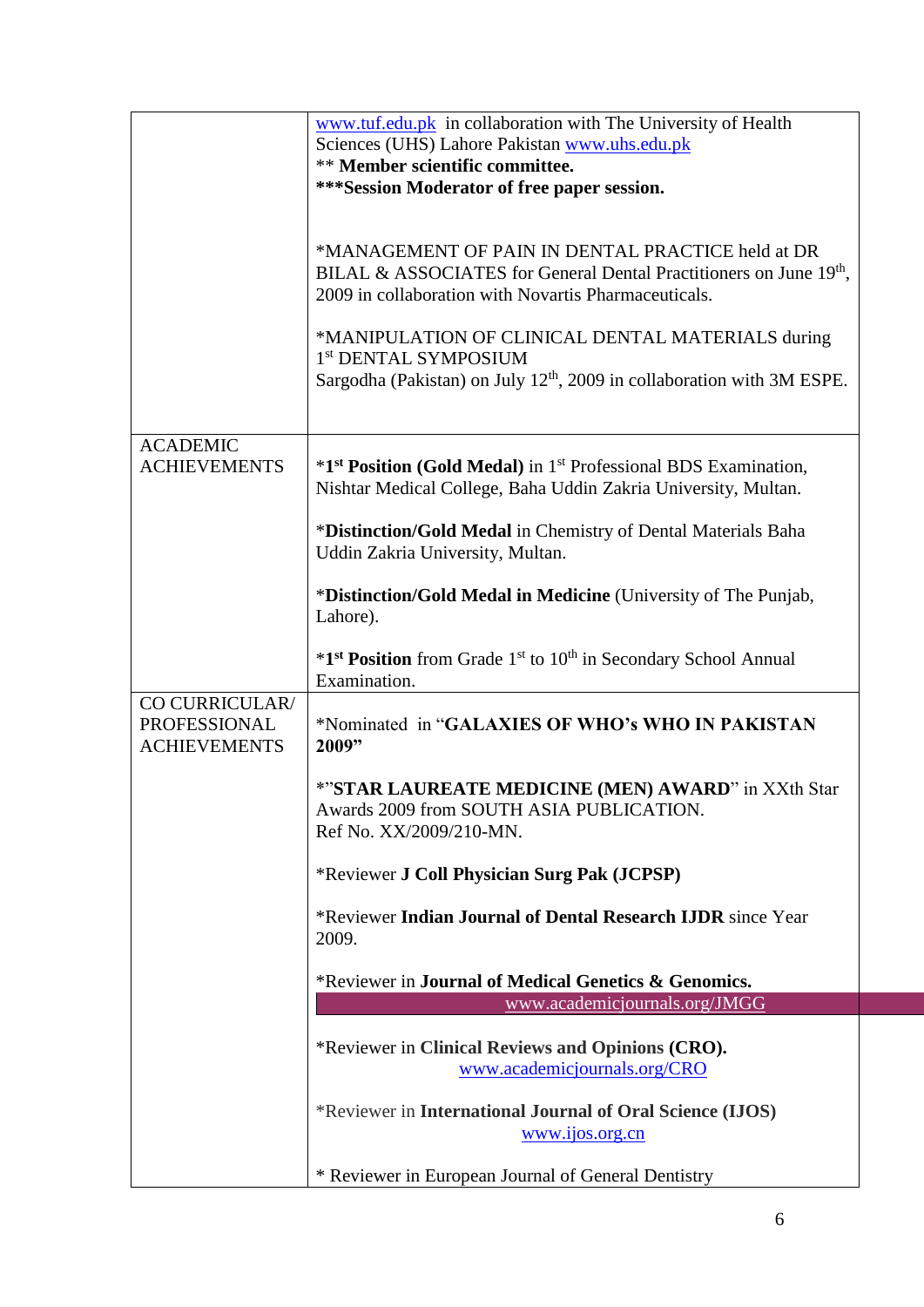|                                      | www.ejgd.org                                                                                                                                                                                                             |  |
|--------------------------------------|--------------------------------------------------------------------------------------------------------------------------------------------------------------------------------------------------------------------------|--|
|                                      | * Reviewer Journal of Indian Prosthodontic Society (JIPS)<br>http://jips.edmgr.com/                                                                                                                                      |  |
|                                      | *Reviewer BMJ Case Reports since 2014<br>bmjcases@bmjgroup.com                                                                                                                                                           |  |
|                                      | *Best Essay Writer in Secondary School Competition (1995)                                                                                                                                                                |  |
|                                      | *Best English Debator in Secondary School Competition (1995)                                                                                                                                                             |  |
|                                      | *Best Qari of the School (1995)                                                                                                                                                                                          |  |
|                                      | *Chief Proctor/Head Boy of School (1994-95)                                                                                                                                                                              |  |
|                                      | *Most Well Dressed Student of The Year Award (1995)                                                                                                                                                                      |  |
|                                      | *Represented Divisional Public School Sargodha in National Inter<br>Public School Competitions in Debates & Qirrat in Years 1993-94-95.                                                                                  |  |
|                                      | *Represented Divisional Public School, Sargodha in District<br>Secondary School Competition in Cricket, Badminton.                                                                                                       |  |
|                                      | *Represented Air Base Inter College Sargodha in PAF Central<br>Command Inter College Competitions in Men's Hockey & Cricket<br>$(1996-97)$                                                                               |  |
| PRESENTATIONS/<br><b>CONFERENCES</b> | <b>INTERNATIONAL CONFERENCES</b>                                                                                                                                                                                         |  |
|                                      | 1. "Clinical Effects of Diabetic Neuropathy on Oral Perceptions<br>and Oral Motor Functions" at FDI Annual World Dental<br>Congress, Dubai, United Arab Emirates (October 24 <sup>th</sup> -27 <sup>th</sup> ,<br>2007). |  |
|                                      | 2. "SAVING FACES - CHANGING LIVES" Case series paper<br>accepted for presentation in ISMR International Conference<br>held on September 2014 in Xian China. www.ismr.org.pk                                              |  |
|                                      | <b>NATIONAL CONFERENCES</b>                                                                                                                                                                                              |  |
|                                      | 3. "Management of Cross Infection Control" at 4 <sup>th</sup> SAARC and<br>22 <sup>nd</sup> National Dental Conference, Lahore (2 <sup>nd</sup> November<br>2002).                                                       |  |
|                                      | 4. "Prosthetic Management of Hypodontia Patients" at 7 <sup>th</sup><br>International Dental Conference, Islamabad (18 <sup>th</sup> -22 <sup>nd</sup> )<br>December 2003).                                              |  |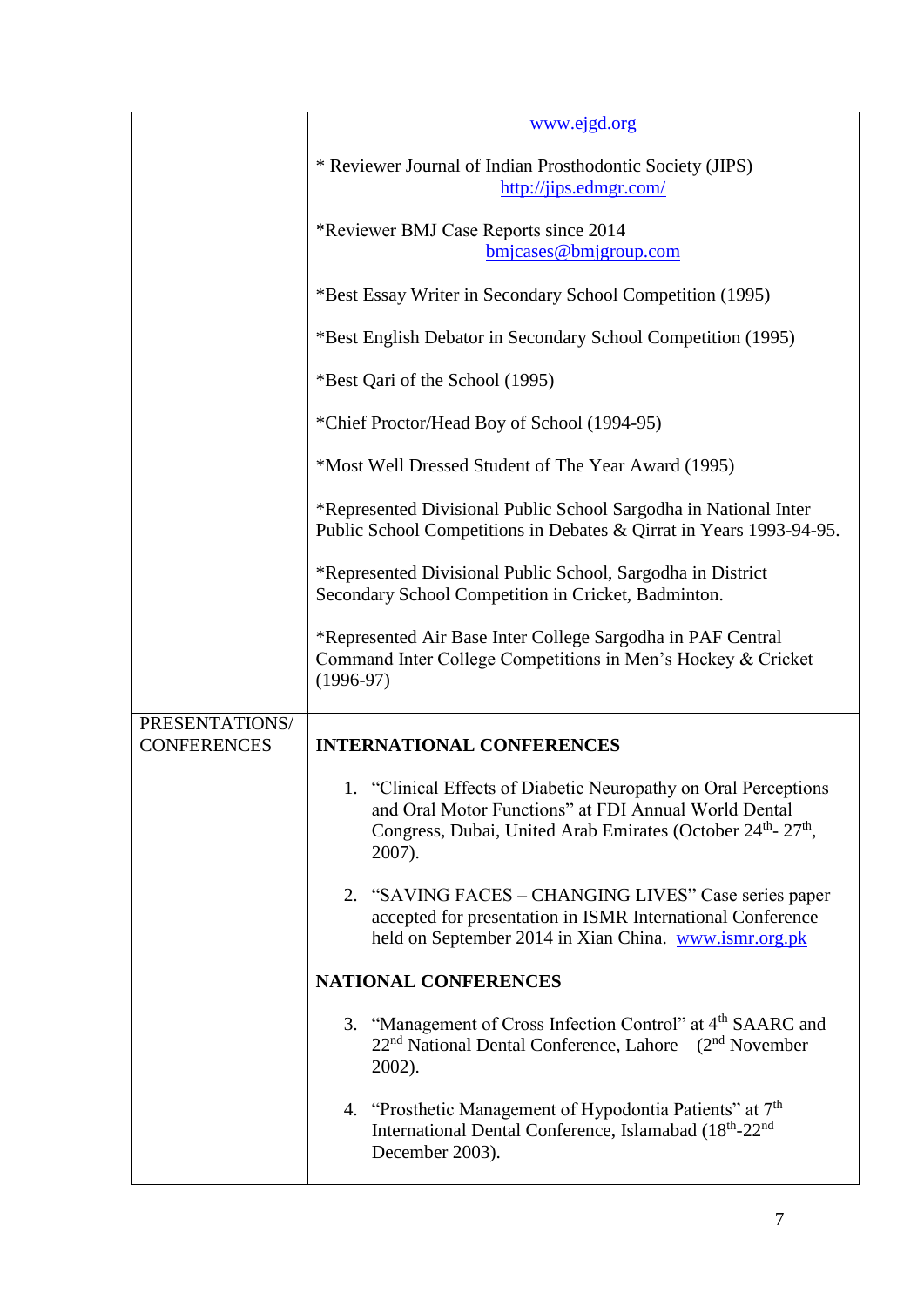|                 |                  | 5. "Treatment Planning in Partially Dentate Patients" at Post                                                                |
|-----------------|------------------|------------------------------------------------------------------------------------------------------------------------------|
|                 |                  | Graduate Seminar in de 'Montmorency College of Dentistry,                                                                    |
|                 |                  | Lahore (March $23rd 2005$ ).                                                                                                 |
|                 |                  |                                                                                                                              |
|                 |                  | 6. "Oral Stereo gnostic Ability: A Diagnostic Tool in                                                                        |
|                 |                  | Prosthodontics" at 28 <sup>th</sup> Asia Pacific Dental Congress APDC,                                                       |
|                 |                  | Karachi (22 <sup>nd</sup> -26 <sup>th</sup> February 2006).                                                                  |
|                 |                  |                                                                                                                              |
|                 |                  | 7. "Role of Maxillofacial Prosthodontist in Disaster                                                                         |
|                 |                  | Management" at International Conference on Management of                                                                     |
|                 |                  | Disasters by the Society of Surgeons of Pakistan, Lahore (April                                                              |
|                 |                  | $1st 2006$ ).                                                                                                                |
|                 |                  |                                                                                                                              |
|                 |                  | 8. "Clinical & Phenotypic Profile In Families With Missing                                                                   |
|                 |                  | Teeth" at Ist PADR / IADR Conference held in University of                                                                   |
|                 |                  | Health Sciences, Lahore (October 25-26 2014)                                                                                 |
|                 |                  |                                                                                                                              |
|                 |                  | 9. Oral Hygiene Instructions Given By Dental Students In A                                                                   |
|                 |                  | Teaching Dental Hospital at Ist PADR / IADR Conference held<br>in University of Health Sciences, Lahore (October 25-26 2014) |
|                 |                  |                                                                                                                              |
| <b>RESEARCH</b> |                  |                                                                                                                              |
| <b>PROFILE</b>  |                  |                                                                                                                              |
|                 |                  |                                                                                                                              |
|                 |                  |                                                                                                                              |
|                 |                  | RESEARCHGATE ID: BILAL AHMED (UPDATED APRIL                                                                                  |
|                 | 2021)            |                                                                                                                              |
|                 |                  |                                                                                                                              |
|                 |                  | RG SCORE: 12.55 **** h-index 7                                                                                               |
|                 |                  | <b>IMPACT POINTS: 10.0</b>                                                                                                   |
|                 |                  | <b>PUBLICATIONS: 49</b>                                                                                                      |
|                 | <b>BOOKS: 1</b>  |                                                                                                                              |
|                 |                  | <b>VIEWS: 1640</b>                                                                                                           |
|                 |                  | Your score is higher than 50% of all ResearchGate members' scores.                                                           |
|                 | 0%50%100%        |                                                                                                                              |
|                 |                  |                                                                                                                              |
|                 |                  | <b>Citation indices</b><br><b>Citations to my articles</b>                                                                   |
|                 |                  | All<br>Since 20                                                                                                              |
|                 | <b>Citations</b> | 49<br>50                                                                                                                     |
|                 |                  | 2007<br>2008<br>2010<br>7<br>7                                                                                               |
|                 | h-index          |                                                                                                                              |
|                 | i10-index        | 1<br>1                                                                                                                       |
|                 |                  |                                                                                                                              |
|                 |                  |                                                                                                                              |
| <b>BOOKS</b>    | 54719-5          | DENTAL HEALTH & QUALITY OF LIFE. ISBN NO. 978-3-659-                                                                         |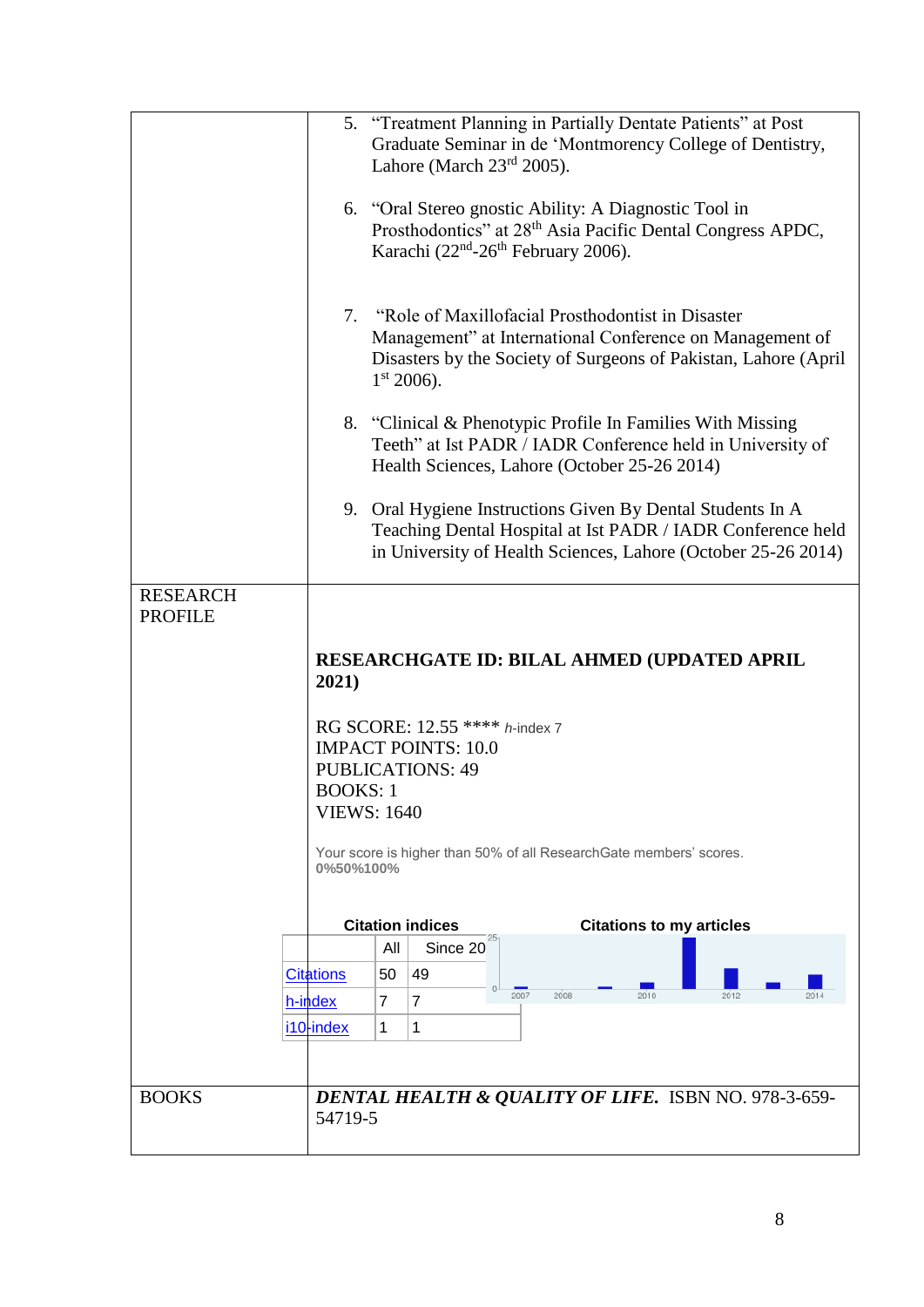|                    | PUBLISHERS: LAMBERT ACADEMIC PUBLISHING GERMANY                                                                                                                                                                            |
|--------------------|----------------------------------------------------------------------------------------------------------------------------------------------------------------------------------------------------------------------------|
|                    | <b>AUTHORS: Bilal Ahmed, Aamir Mehmood Butt, Nazia Yazdanie</b>                                                                                                                                                            |
| <b>PUBLICATION</b> | A. INTERNATIONAL PUBLICATIONS WITH IMPACT                                                                                                                                                                                  |
|                    | <b>FACTOR</b>                                                                                                                                                                                                              |
|                    | 1. ORAL STEREOGNOSTIC ABILITY: A TEST OF ORAL<br>PERCEPTION.<br>(META ANALYSIS)<br>Ahmed B, Hussain M, Yazdanie N. J Coll Physician Surg Pak 2006;                                                                         |
|                    | 16(12):794.                                                                                                                                                                                                                |
|                    | 2. HYPOHIDROTIC ECTODERMAL DYSPLASIA (HED).<br>Ahmed B, Yazdanie N. J Coll Physician Surg Pak 2006; 16(1):61-63.                                                                                                           |
|                    | 3. HYPODONTIA AND MICRODONTIA ASSOCIATED WITH<br>HEREDITARY ECTODERMAL DYSPLASIA.<br>Bilal Ahmed, Nazia Yazdanie. J Coll Physician Surg Pak. March<br>2009; 19(3):137-8.                                                   |
|                    | 4. REHABILITATION OF A LARGE MAXILLOFACIAL<br>DEFECT USING ACRYLIC RESIN PROSTHESIS.<br>Bilal Ahmed, Ali Fateh, Nazia Yazdanie. J Coll Physician Surg Pak<br>2011; 21(4):254-56.                                           |
|                    | 5. REHABILITATION OF NOSE USING SILICONE BASED<br>MAXILLOFACIAL PROSTHESIS.<br>Bilal Ahmed, Amir Mahmood, Mahmood Hussain, M Amin, Nazia<br>Yazdanie. J Coll Physician Surg Pak. Jan 2010; 20(1):65-67.                    |
|                    | 6. MAXILLOFACIAL REHABILITATION OF A LARGE<br><b>INTRA ORAL DEFECT USING FIXED REMOVABLE</b><br>PROSTHESIS.<br>Bilal Ahmed, Mahmood Hussain, Amir Mahmood, Nazia Yazdanie. J<br>Coll Physician Surg Pak 2011; 21(1):52-54. |
|                    | 7. POST PUBERTAL CHERUBISM ASSOCIATED WITH<br>NOONAN SYNDROME.<br>Ahmed B, Amin M. J Coll Physicians Surgeons Pak 2014, Vol. 24<br>(SS 1): S39-S40.                                                                        |
|                    | 8. PROSTHODONTIC REHABILITATION OF PAPILLON<br>LEFEVRE SYNDROME.<br>Ahmed B. J Coll Physicians Surg Pak 2014;24 (SS 2):S132-S134                                                                                           |
|                    | 9. DENTAL EDUCATION IN PAKISTAN: CURRENT<br>TRENDS AND PRACTICES.<br>Amin M, Ahmed B. J Coll Physician Surg Pak 2010; 20(8):497-8.                                                                                         |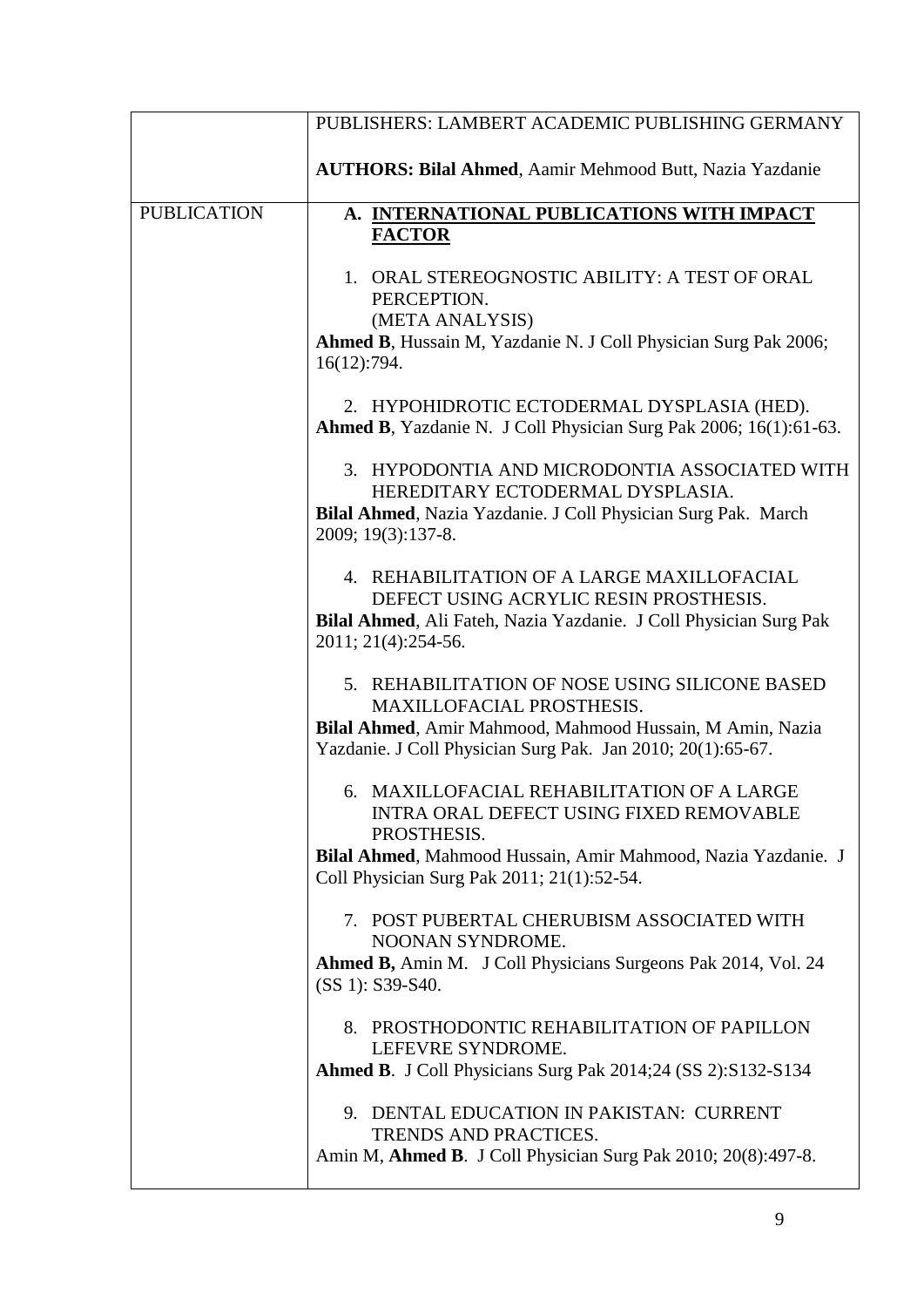| 10. CLINICAL EVALUATION OF PROXIMAL CONTACT                       |
|-------------------------------------------------------------------|
| <b>POINTS</b>                                                     |
| IN FIXED PROSTHESES.                                              |
| Qayyum Akhtar, Sadia Danyal, Shazia Zareen, Bilal Ahmed, Muzamil  |
| Maqsood, Azad Ali Azad. J Coll Physicians and Surgeons Pakistan   |
| 2015;25(9):702-704                                                |
| 11. PLATFORM-SWITCHING TO PRESERVE PERI-IMPLANT                   |
| BONE: AMETA-ANALYSIS.                                             |
| Aslam A, Ahmed B. J Coll Physicians and Surgeons Pakistan 2016,   |
| Vol. 26(4): 315-319.                                              |
|                                                                   |
| 12. Papillon-Lefevre Syndrome: Prosthodontic Rehabilitation of    |
| Oral Function. Aslam A, Ovais N, Riaz MU, Ahmed B. J Coll         |
| Physicians Surg Pak 2016;26(10):                                  |
| 13. Ceramic Fracture in Metal-Ceramic Restorations: The Etiology. |
| Aslam A, Khan DA, Hassan H, Ahmed B. Dent Update May              |
| 2017; 44: 448-456.                                                |
|                                                                   |
| 14. Analysis of Release of Ions into Deionized Water From Raw     |
| and Acid Washed (AW) Fluoroaluminosilicate Glasses by             |
| Using Inductively Coupled Plasma-Optical Emission                 |
| Spectroscopy (ICP-OES). Shahab Ud Din, Muhammad Hassan,           |
| Mohtada Hassan, Bilal Ahmed and Richard Billington.               |
| Research & Reviews: Journal of Dental Science. RRJDS              |
| Volume $5$   Issue $3$   September, 2017.                         |
| 15. EFFECT OF SURFACTANT'S MOLECULAR WEIGHT ON                    |
| THE WETTABILITY OF VINYL POLYSILOXANE                             |
| <b>IMPRESSION MATERIALS AFTER IMMERSION</b>                       |
| <b>DISINFECTION.</b>                                              |
| Shahab Ud Din, Muhammad Hassan, Sadia Khalid, Muhammad Sohail     |
| Zafar, Bilal Ahmed, Mangala Patel. Mater. Express, Vol. 8, No. 1, |
| 2018:85-92                                                        |
|                                                                   |
| 16. Intraoral repair protocols for fractured metal-ceramic        |
| restorations - Literature review                                  |
| <b>SADJ Feb 2018</b> , Vol 73 no 1 p32                            |
| A Aslam1, SH Hassan2, M Nayyer3 and <b>B Ahmed.</b>               |
| 17. Dimensional changes of commercial and novel polyvinyl         |
| siloxane impression materials following sodium hypochlorite       |
| disinfection.                                                     |
| PeerJ 10:e12812 DOI 10.7717/peerj.12812. 2022.                    |
| Ud Din S, Sajid M, Saeed A, Chaudhary FA, Alam MK,                |
| Sarfraz J, Ahmed B, Patel M.                                      |
|                                                                   |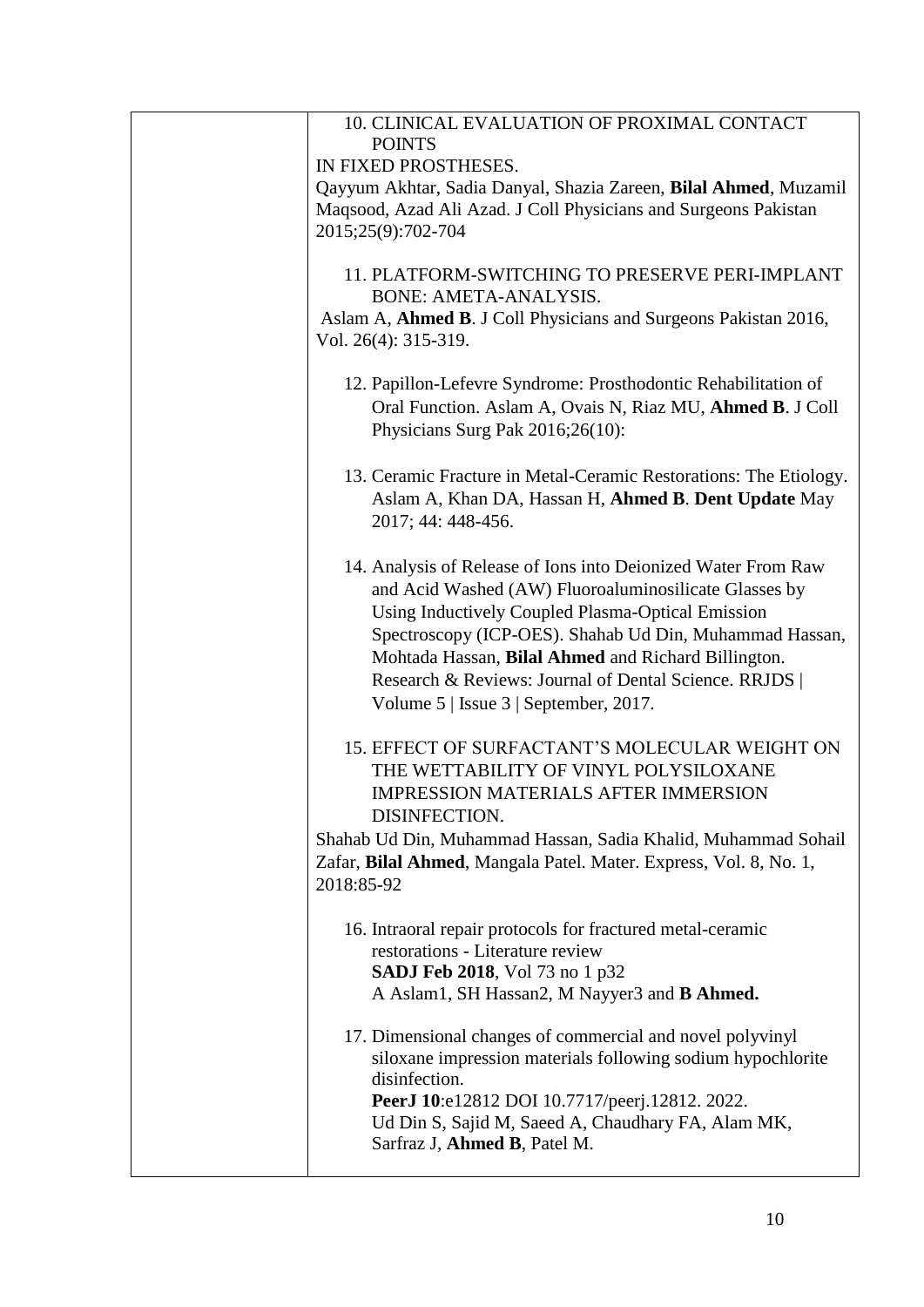| 18. Comparison of the Hardness of Novel Experimental Vinyl Poly<br>Siloxane (VPS) Impression Materials with Commercially<br>Available Ones. Hindawi BioMed Research International<br>Volume 2022, Article ID 1703869, 5 pages<br>https://doi.org/10.1155/2022/1703869 Shahab Ud Din, Farooq<br>Ahmad Chaudhary, Bilal Ahmed, Mohammad Khursheed<br>Alam, Sandra Parker, Mangala Patel, and Muhammad Qasim<br>Javed. |
|---------------------------------------------------------------------------------------------------------------------------------------------------------------------------------------------------------------------------------------------------------------------------------------------------------------------------------------------------------------------------------------------------------------------|
| <b>B. HEC &amp; PMDC RECOGNISED INDEXED JOURNALS</b>                                                                                                                                                                                                                                                                                                                                                                |
| 19. COMPARISON OF OSA & OMA IN HYPODONTIA<br>SUBJECTS AND SUBJECTS WITH NORMAL DENTITION.<br>Thesis Accepted by College of Physicians Surgeons Pakistan (CPSP)<br>as Part of FCPS Training.                                                                                                                                                                                                                         |
| 20. ORAL STEREOGNOSTIC ABILITY IN HYPODONTIA<br>PATIENTS.                                                                                                                                                                                                                                                                                                                                                           |
| Ahmed B, Mirza KM, Mahmood A, Hussain M, Yazdanie N. Pak J<br>Med Research 2010;49(1):14-17.                                                                                                                                                                                                                                                                                                                        |
| 21. COMPARISON OF MICROLEAKAGE IN RESIN<br>MODIFIED GLASS IONOMER CEMENTS & POLY<br>ACIDS MODIFIED COMPOSITES (COMPOMERS).<br>Parveen N, Ahmed B, Bari A, Maxood A.<br>Pak Oral Dent J. Dec 2009; 29(2):379-84.                                                                                                                                                                                                     |
| 22. ORAL HEALTH RELATED QUALITY OF LIFE IN<br>COMPLETE DENTURE PROSTHODONTICS.<br>Mahmood A, Ahmed B, Parveen N, Yazdanie N. Pak Oral Dent J<br>Dec 2009; 29(2):397-402.                                                                                                                                                                                                                                            |
| 23. THE EFFECTS OF MECHANICAL STRESSES ON THE<br>COMPARATIVE MICROLEAKAGE OF TWO<br>DIFFERENT RESTORATIVE MATERIALS.<br>Naghma Parveen, Bilal Ahmed, Amir Mahmood Butt, and Amjad<br>Bari. JUMDC 2012; 3(1):48-53.                                                                                                                                                                                                  |
| 24. SOURCES OF INFORMATION AND ORAL HYGIENE<br>PRACTICE AMONG PATIENTS VISITING DENTAL<br><b>SECTION OF UNIVERSITY MEDICAL &amp; DENTAL</b><br>COLLEGE, FAISALABAD.<br><b>Ahmed B, Imran MF, Amin M, Saeed F. JUMDC 2010; 1(2):8-10.</b>                                                                                                                                                                            |
| 25. ORO DENTAL HEALTH: AWARENESS AND<br>PRACTICES.<br>Parveen N, Ahmed B, Bari A, Butt AM. JUMDC 2011; 2(2):5-10.                                                                                                                                                                                                                                                                                                   |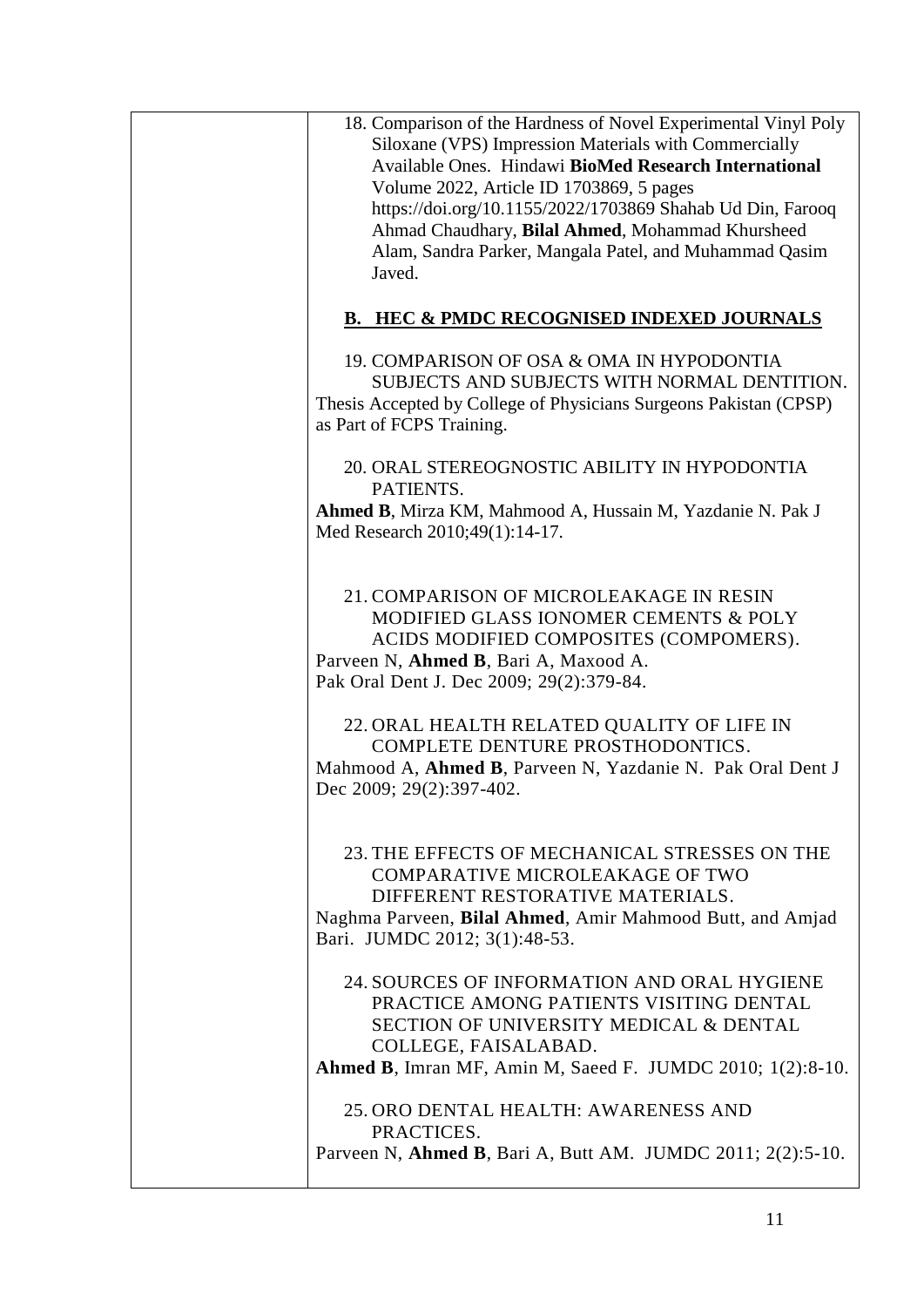| 26. RELATIONSHIP OF INTERCONDYLAR DISTANCE<br>WITH INTERCANINE DISTANCE IN DENTAL<br>STUDENTS.                                                                                                                                                              |
|-------------------------------------------------------------------------------------------------------------------------------------------------------------------------------------------------------------------------------------------------------------|
| Dahri WM, Butt AM, Ahmed B. J Pak Dent Assoc 2012;<br>$21(03):141-144.$                                                                                                                                                                                     |
|                                                                                                                                                                                                                                                             |
| 27. CLINICAL FEATURES FOR ECTODERMAL DYSPLASIA<br>PATIENTS VISITING TERTIARY CARE HOSPITAL.                                                                                                                                                                 |
| Hussain M, Yazdanie N, Ahmed B. Ann Hamd Uni 2012; 3(1): 11-5.                                                                                                                                                                                              |
| 28. COMPARISON OF PSYCHOMOTOR PERFORMANCE IN<br>SUBJECTS WITH CONGENITAL TOOTH AGENESIS TO<br>THOSE WITH NORMAL DENTITION.<br><b>Ahmed B, Yazdanie N. JPPA 2013; 01(01): 39-44</b>                                                                          |
| 29. INFLUENCE OF LITERACY LEVEL ON PRETREATMENT<br><b>EXPECTATIONS OF PATIENTS SEEKING REMOVABLE</b><br>DENTURES.<br>Ahmad S, Ahmed B, Ishaq W, Bano S, Zahra S.<br>Pak Oral Dent J. 2014;34(2):358-61                                                      |
| 30. CLINICAL EFFECTIVENESS OF TOOTH MOUSSE IN<br>DENTINAL HYPERSENSITIVITY. PARVEEN N, LAL V,<br>HAFEEZ S, AHMED B. Pak Oral Dent J. 2014; 34 (2):344-<br>47.                                                                                               |
| 31. OHRQOL IN SUBJECTS WITH TOOTH AGENESIS AND<br>ACQUIRED MISSING TEETH TREATED WITH<br>REMOVABLE PARTIAL DENTURES                                                                                                                                         |
| Mureed S, Butt AM, Ahmed B, Yazdanie N. Pak Oral Dent J<br>2014;34(4):748-51                                                                                                                                                                                |
| 32. ORAL HEALTH STATUS RELATED QUALITY OF LIFE<br>WITH REMOVABLE PROSTHESES. Yazdanie N, Ahmed B,<br>Butt AM. JDOH 2014; 15 (3):102.<br>33. CLINICAL AND GENETIC STUDIES IN FAMILIES WITH<br>TOOTH AGENESIS. Ahmed B, Yazdanie N. JDOH 2014; 15<br>(3):108. |
| 34. AN ASSESMENT OF CLINICAL TRENDS IN PATIENTS<br>WITH MISSING TEETH AND CONGENITAL TOOTH<br>AGENESIS VISITING A TEACHING DENTAL HOSPITAL<br>Munir H, Sohail K, Ahmed B. Pak Oral Dent J. 2014:34(2):370-72.                                               |
| 35. EFFECTIVENESS OF 2% CHLORHEXIDINE GEL IN<br>REDUCING INTRACANAL BACTERIAL COUNT.<br>Parveen N, Anjum NA, Lal V, Ahmed B. Pak Oral Dent J<br>2014;34(4):726-29                                                                                           |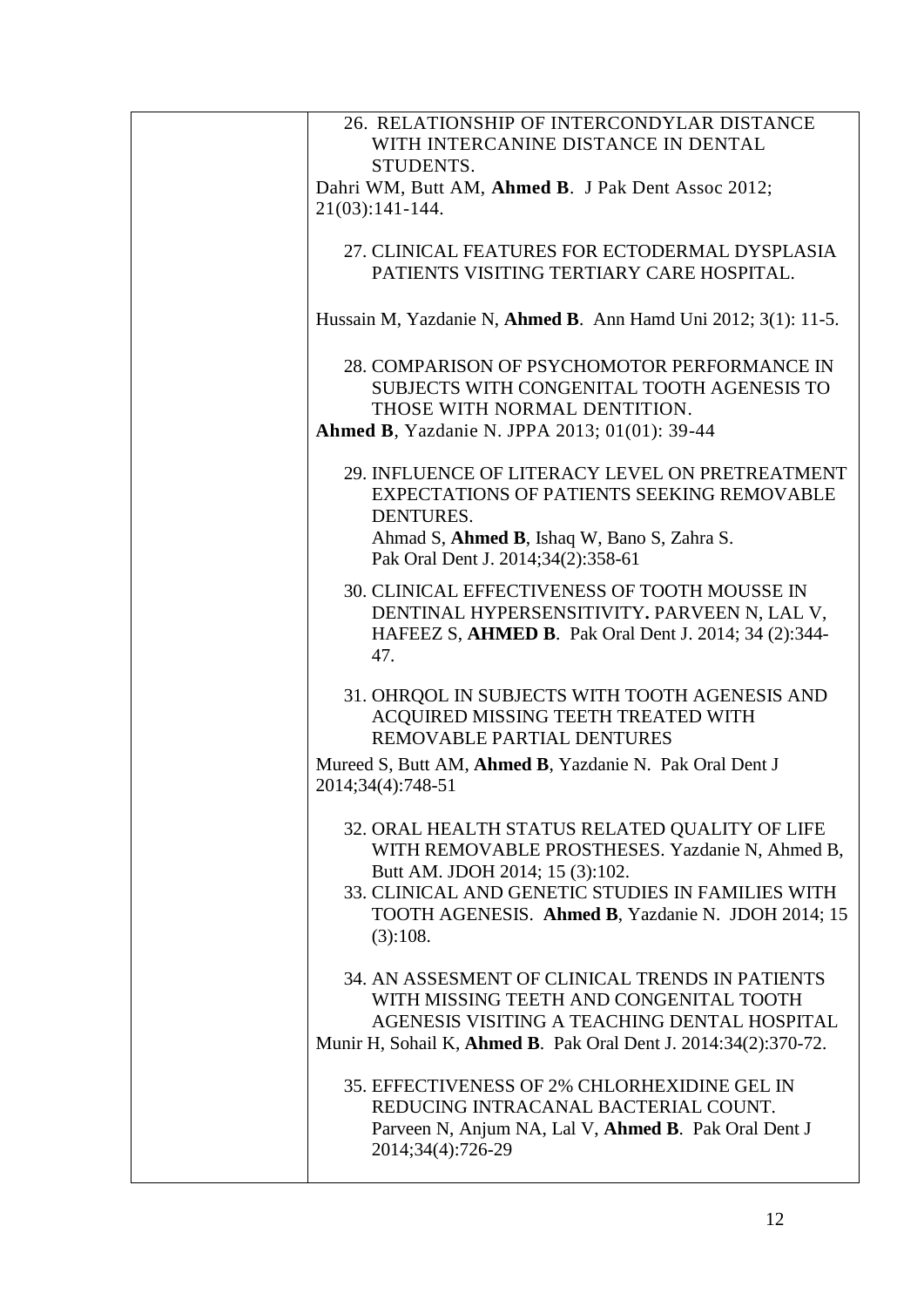| 36. BRIDGING THE GAP. QUALITY OF COMMUNICATION                 |
|----------------------------------------------------------------|
| BETWEEN PROSTHODONTISTS AND LAB                                |
| TECHNICIANS.                                                   |
|                                                                |
| Aslam A, <b>Ahmed B</b> , Azad AA, Kaleem M, Rehman B, Ali A,  |
| Tariq A. Pak Oral Dent J 2015; 35(1):152-156.                  |
|                                                                |
|                                                                |
| 37. PAPILLON LEFEVRE SYNDROME: A CASE REPORT.                  |
| Hussain M, Ahmed B, Yazdanie N. J Pak Dent Assoc 2006.         |
|                                                                |
| 38. HOLLOW BULB OBTURATOR: A BLESSING FOR                      |
| <b>MAXILLECTOMY PATIENTS.</b>                                  |
| Ahmed B, Hussain M, Yazdanie N. Pak Oral Dent J July-September |
|                                                                |
| 2007.                                                          |
|                                                                |
| 39. REHABILITATION OF A LARGE MIDFACIAL DEFECT                 |
| USING SILICONE BASED MAXILLOFACIAL                             |
| PROSTHESIS.                                                    |
| Ali Fateh, Bilal Ahmed, Nazia Yazdanie. Pak J Med Res 2010;    |
|                                                                |
| 49(2):44-46.                                                   |
|                                                                |
| 40. REHABILITATION OF HYPODONTIA PATIENT WITH                  |
| <b>ACRYLIC PARTIAL DENTURE.</b>                                |
| Hussain M, Yazdanie N, Ahmed B. Ann Hamd Uni 2011;2(1):29-31   |
|                                                                |
|                                                                |
| 41. PROSTHODONTIC REHABILITATION OF NON                        |
| SYNDROMIC TOOTH AGENESIS.                                      |
| <b>Ahmed B. JUMDC Dec 2013; 4(2):71-76.</b>                    |
|                                                                |
| 42. PROSTHODONTIC REHABILITATION OF ACQUIRED                   |
| <b>MANDIBULAR DEFECTS: A NON SURGICAL</b>                      |
|                                                                |
| TREATMENT APPROACH.                                            |
| <b>Ahmed B.</b> Pak J Med Research 2014; 53 (2):46-48.         |
|                                                                |
| 43. SAVING FACES-CHANGING LIVES. Maxillofacial                 |
| Prosthodontics & Cosmetic Dentistry Case Series, Part I. Nasal |
| Reconstruction.                                                |
| <b>Ahmed B.</b> Madina Medical News 2012; 3(5):21-22.          |
|                                                                |
|                                                                |
| 44. SAVING FACES CHANGING LIVES. THE ART OF                    |
| <b>MAXILLOFACIAL PROSTHODONTICS. Case Series</b>               |
| Comparing Two Different Materials. Global J Med Clin Case      |
|                                                                |
| Reports 1(2): 109.                                             |
|                                                                |
|                                                                |
| 45. REHABILITATION OF RESECTED SOFT PALATE WITH                |
| VALOPHARYNGEAL OBTURATOR.                                      |
| <b>Ahmed B, Khan R. Submitted PJMR/CR/2014</b>                 |
|                                                                |
| <b>46. PROSTHODONTIC REHABILITATION OF HEMI</b>                |
|                                                                |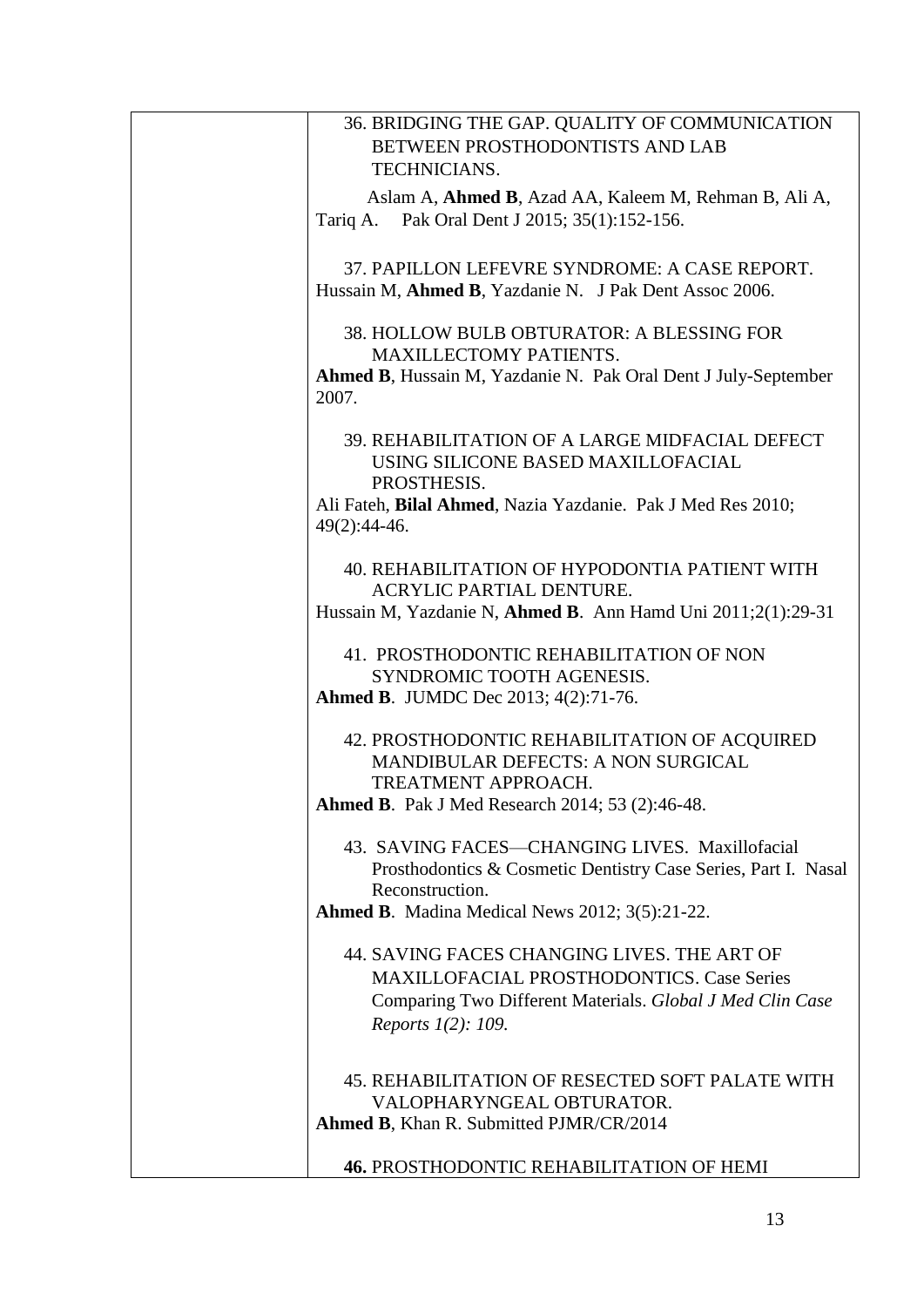| <b>MAXILLECTOMY WITH INTERIM OBTURATOR</b><br><b>PROSTHESIS</b> |
|-----------------------------------------------------------------|
| Ahmed B. Submitted PJMR 2014.                                   |
|                                                                 |
| 47. REHABILITATION OF HEMIMAXILLECTOMY DEFECT                   |
| DUE TO OROFACIAL MUCORMYCOSIS. Ahmed B. Sch.                    |
| J. Dent. Sci., 2014; 1(1):15-17                                 |
| 48. PROSTHETIC REHABILITATION OF MIDFACIAL -                    |
| <b>NASAL DEFECTS</b>                                            |
| <b>Ahmed B. ISI 2015, 13 (2) Part V. 609-612.</b>               |
| 49. GAGGING AND ITS MANAGEMENT. Mahmood Hussain,                |
| <b>Bilal Ahmed &amp; Nazia Yazdanie.</b>                        |
| Pak Oral Dent J July-September 2007.                            |
| 50. EVALUATION OF REASONS FOR PATIENTS' VISITS TO               |
| NON QUALIFIED DENTAL PRACTITIONERS AND                          |
| LEVEL OF MALPRACTICE CAUSING COMPLICATIONS.                     |
| Sohail K, Ahmed B, Munir H. JIIMC 2015, 10; 1:124-7.            |
|                                                                 |
|                                                                 |
| <b>INVITED PEER REVIEWS OF PUBLICATIONS</b>                     |
| 1. DIFFERENT CLINICAL ASPECTS OF HYPOHIDROTIC                   |
| ECTODERMAL DYSPLASIA: 3 CASE                                    |
| Reviewed For Indian J Dental Research. June 2009.               |
|                                                                 |
| 2. COMPARATIVE ANALYSIS OF AUXILLARY                            |
| RETENTIVE FACTORS AFFECTING RETENTION OF                        |
| <b>COMPLETE CAST METAL CROWN</b>                                |
| Reviewed For Indian J Dental Research. October 2010             |
| 3. REHABILITATION OF A PATIENT WITH HEREDITARY                  |
| ECTODERMAL DYSPLASIA (IJOS-2010-02-CR-04.R2).                   |
| Reviewed For International Journal of Oral Science. November    |
| 2010.                                                           |
| 4. REPAIR OF FRACTURED ABUTMENT TEETH UNDER                     |
| PRE-EXISTING CROWNS- AN ALTERNATIVE                             |
| APPROACH Reviewed for Indian J dental Research                  |
| $(IDR_835_10_37172)$                                            |
| 5. PROSTHODONTIC MANAGEMENT OF A PATIENT WITH                   |
| ECTODERMAL DYSPLASIA - A CASE REPORT.                           |
| Reviewed for J Coll Physician Surg Pak. Ref No.                 |
| 8411/CR/2012                                                    |